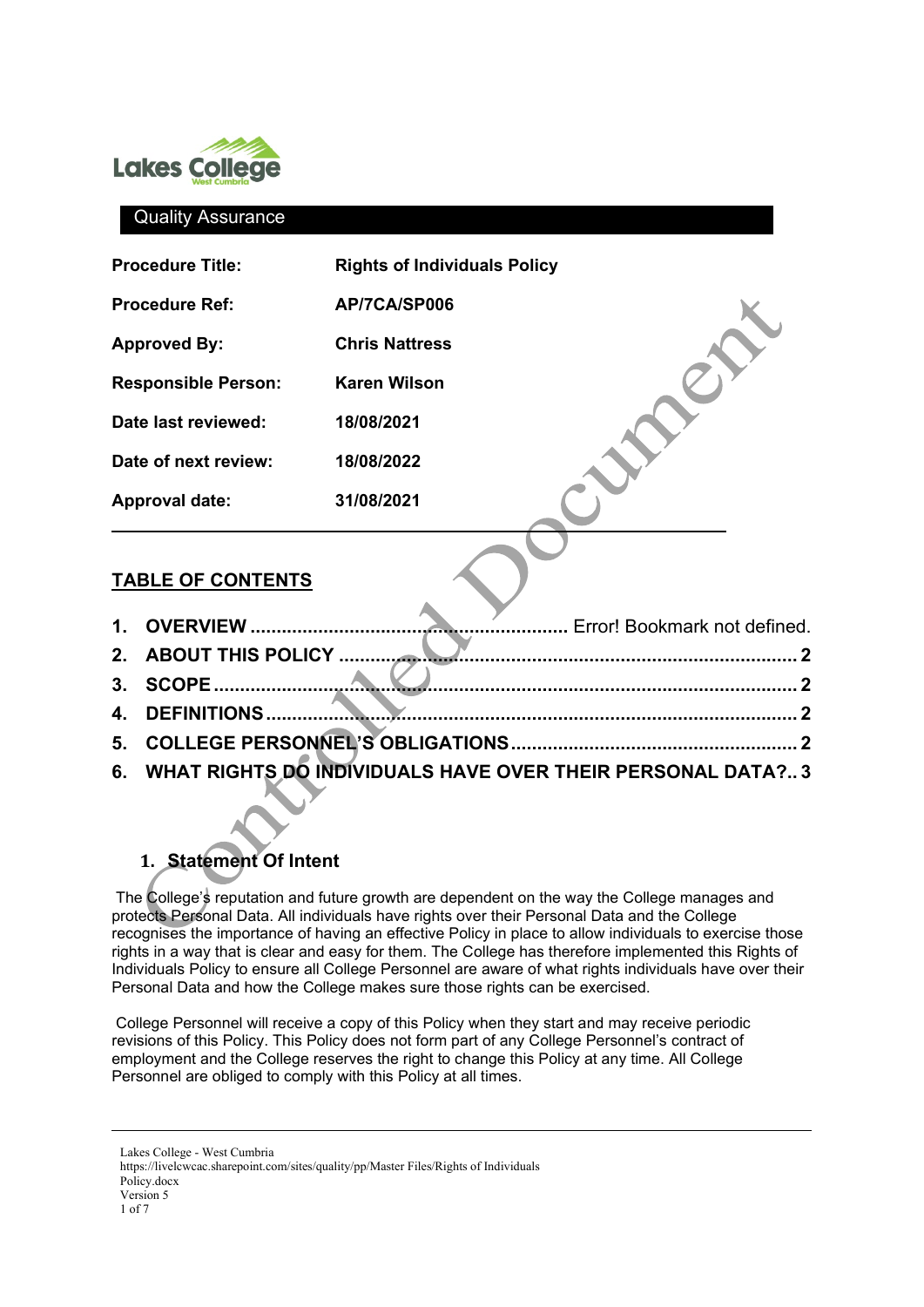# <span id="page-1-0"></span>**1. ABOUT THIS POLICY**

The College's Data Protection Policy is the College's fundamental policy which sets out the types of Personal Data that the College may be required to handle, as well as the College's legal purposes for doing so, and it sets out how the College complies with its obligations under Data Protection Laws. This Policy explains how the College complies with its legal obligations to allow individuals to exercise their rights over their Personal Data. The College has a corresponding Rights of Individuals Procedure that sets out the process the College follows to deal with individuals exercising the rights set out in this Policy.

### <span id="page-1-1"></span>**2. SCOPE**

This Policy applies to all College Personnel who collect and/or use Personal Data relating individuals.

<span id="page-1-2"></span>It applies to all Personal Data stored electronically, in paper form, or otherwise

### **3. DEFINITIONS**

- 3.1. **College** Lakes College West Cumbria
- 3.2. **College Personnel** Any College employee or contractor who has been authorised to access any of Our Personal Data and will include employees, consultants, contractors, and temporary personnel hired to work on behalf of the College.
- 3.3. **Data Protection Laws**  The General Data Protection Regulation (Regulation (EU) 2016/679) and all applicable laws relating to the collection and use of Personal Data and privacy and any applicable codes of practice issued by a regulator including in the UK, the Data Protection Act 2018.
- 3.4. **Data Protection Officer** The Data Protection Officer is Karen Wilson, and can be contacted at: 01946 839300 Direct line 01946 552677, karenw@lcwc.ac.uk.
- 3.5. **ICO** the Information Commissioner's Office, the UK's data protection regulator.
- 3.6. **Personal Data** Any information about an individual which identifies them or allows them to be identified in conjunction with other information that is held. Personal data is defined very broadly and covers both ordinary personal data from personal contact details and business contact details to special categories of personal data such as trade union membership, genetic data and religious beliefs. It also covers information that allows an individual to be identified indirectly for example an identification number, location data or an online identifier.
- 3.7. **Processing** Any collection, use of storage of Personal Data whether on the College's information security systems or in paper form.
- 3.8. **Special Categories of Personal Data -** Personal Data that reveals a person's racial or ethnic origin, political opinions, religious or philosophical beliefs, trade union membership, genetic data (i.e. information about their inherited or acquired genetic characteristics), biometric data (i.e. information about their physical, physiological or behavioural characteristics such as facial images and fingerprints), physical or mental health, sexual life or sexual orientation and criminal record.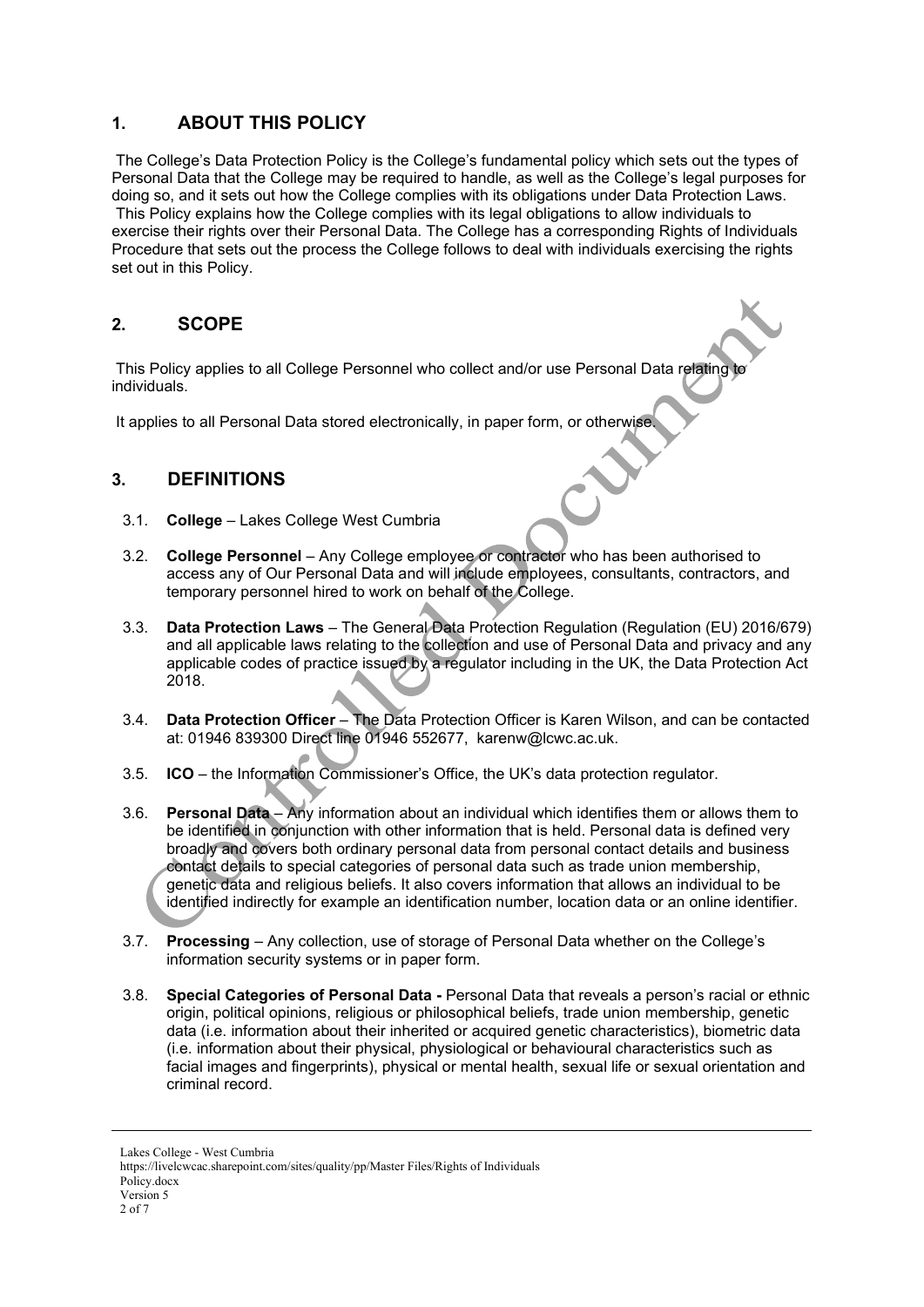# <span id="page-2-0"></span>**4. COLLEGE PERSONNEL'S OBLIGATIONS**

- 4.1. This Policy sets out the rights that individuals have over their Personal Data under Data Protection Laws. If a member of the College Personnel receives a request from an individual to exercise any of the rights set out in this Policy, that member of the College Personnel must:
	- 4.1.1. inform the Data Protection Officer directly or via the Executive Support as soon as possible and, in any event, within 24 hours of receiving the request;
	- 4.1.2. tell the Data Protection Officer what the request consists of, who has sent the request and provide the Data Protection Officer with a copy of the request;
	- 4.1.3. not make any attempt to deal with, or respond to, the request without authorisation from the Data Protection Officer.
	- 4.1.4. You are advised that any breach of the Rights of Individuals Policy will be treated seriously and may result in disciplinary action being taken against you.

### <span id="page-2-1"></span>**5. WHAT RIGHTS DO INDIVIDUALS HAVE OVER THEIR PERSONAL DATA?**

### 5.1. **Right of access (subject access requests)**

- 5.1.1. Individuals have the right to ask the College to confirm the Personal Data about them that the College is holding, and to have copies of that Personal Data (commonly known as a **Subject Access Request** or **SAR**) along with the following information:
	- 5.1.1.1. the purposes that the College has their Personal Data for;
	- 5.1.1.2. the categories of Personal Data about them that the College has;
	- 5.1.1.3. the recipients or categories of recipients that their Personal Data has been or will be disclosed to;
	- 5.1.1.4. how long the College will keep their Personal Data;
	- 5.1.1.5. that they have the right to request that the College corrects any inaccuracies in their Personal Data or deletes their Personal Data (in certain circumstances, please see below for further information); or restrict the uses the College is making of their Personal Data (in certain circumstances, please see below for further information); or to object to the uses the College is making of their Personal Data (in certain circumstances, please see below for further information);
	- 5.1.1.6. that they have the right to complain to the ICO if they are unhappy about how the College has dealt with this request or in general about the way the College is handling their Personal Data;
	- 5.1.1.7. where the Personal Data was not collected from them, where the College got it from; and
	- 5.1.1.8. the existence of automated decision-making, including profiling (if applicable).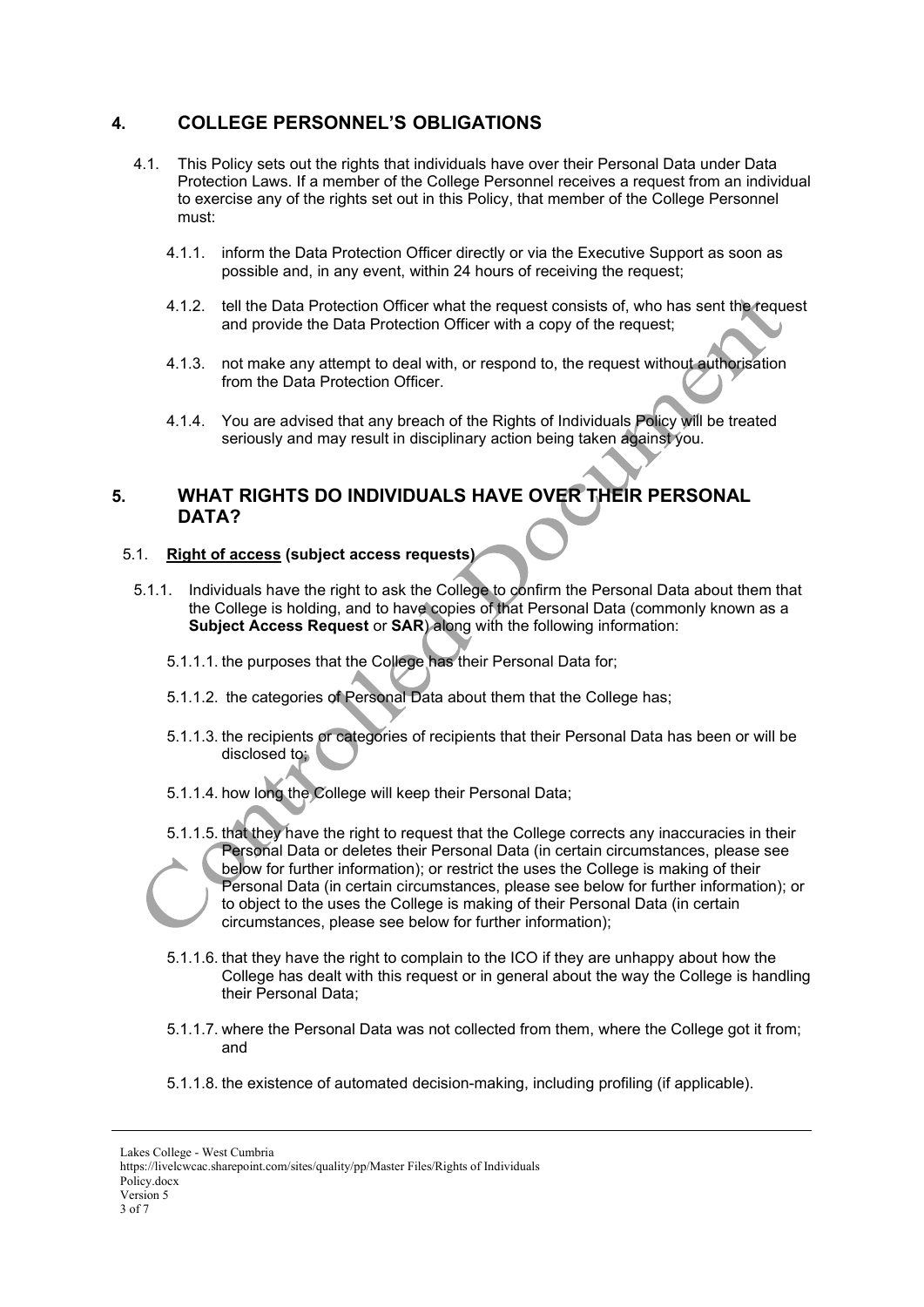- 5.1.2. The College is not entitled to charge individuals for complying with this request. However, if the individual would like a further copy of the information requested, the College can charge a reasonable fee based on its administrative costs of making the further copy.
- 5.1.3. There are no formality requirements to making a SAR and it does not have to refer to data protection law, or use the words Subject Access Request or SAR. The College will monitor its incoming communications, including post, email, its website and social media pages to ensure that the College can recognise a SAR when it receives it.
- 5.1.4. The College is required to respond to a SAR within one month from the date the College receives it. If the SAR is complex or there are multiple requests at once, the College may extend this period by two further months provided that the College tells the individual who has made the SAR about the delay and the College's reasons for the delay within the first month.
- 5.1.5. The Data Protection Officer will reach a decision as to the complexity of the SAR and whether the College is entitled to extend the deadline for responding.

#### 5.2. **Right to rectification**

- 5.2.1. Individuals have the right to ask the College to correct any Personal Data about them that the College is holding that is incorrect. The College is then obliged to correct that Personal Data within one month (or two months if the request is complex).
- 5.2.2. Where the individual tells the College their Personal Data is incomplete, the College is obliged to complete it if the individual asks the College to do so. This may mean adding a supplementary statement to their personal file for example.
- 5.2.3. If the College has disclosed the individual's inaccurate Personal Data to any third parties, the College is required to tell the individual who those third parties are and to inform the third parties of the correction where the College can.
- 5.2.4. When an individual asks the College to correct their Personal Data, the College is required to do so and to confirm this in writing to the individual within one month of them making the request.

# 5.3. **Right to erasure (right to be forgotten)**

- 5.3.1. Individuals have the right to ask the College to delete the Personal Data the College has about them in certain circumstances but this right is limited in scope and does not apply to every individual. The right to be forgotten applies when:
	- 5.3.1.1. the Personal Data is no longer necessary for the purpose the College collected it for;
	- 5.3.1.2. the individual withdraws consent and the College has no other legal basis to use their Personal Data;
	- 5.3.1.3. the individual objects to the College's processing and there is no overriding legitimate interest for continuing the processing;
	- 5.3.1.4. the Personal Data was unlawfully processed; and/or
	- 5.3.1.5. the Personal Data has to be erased to comply with a legal obligation.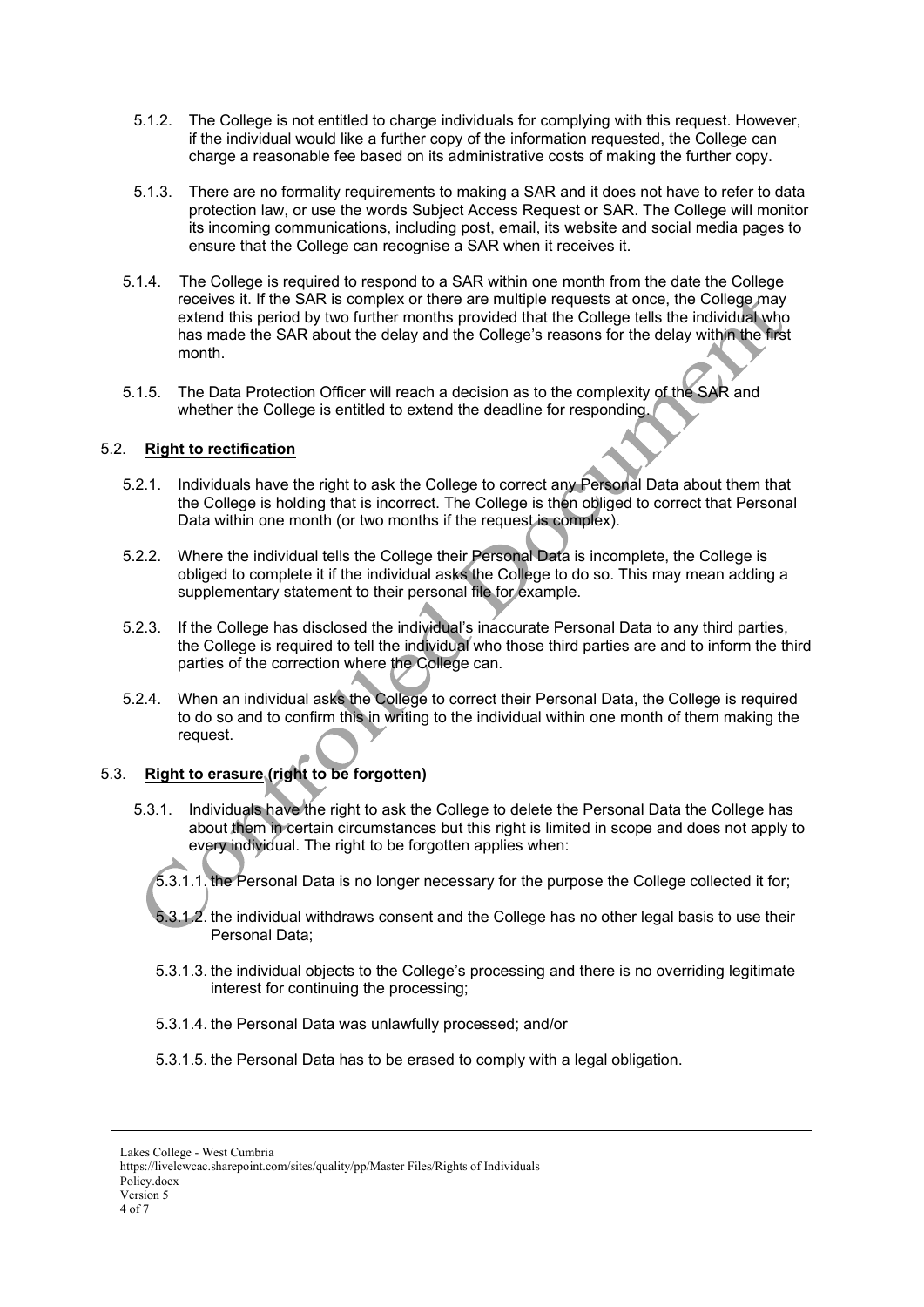- 5.3.2. If the College has disclosed the individual's deleted Personal Data to any third parties, the College is required to tell the individual who those third parties are and to inform the third parties to delete the Personal Data where the College can.
- 5.3.3. When an individual asks the College to delete their Personal Data, the College is required to do so and to inform the individual in writing within one month of them making the request that this has been done.

### 5.4. **Right to restrict processing**

- 5.4.1. Individuals have the right to "block" or "suppress" the College's processing of their Personal Data when:
	- 5.4.1.1. they contest the accuracy of the Personal Data, for a period enabling the College to verify the accuracy of the Personal Data;
	- 5.4.1.2. the processing is unlawful and the individual opposes the deletion of the Personal Data and requests restriction instead:
	- 5.4.1.3. the College no longer needs the Personal Data for the purposes the College collected it for, but the College is required by the individual to keep the Personal Data for the establishment, exercise or defence of legal claims;
	- 5.4.1.4. the individual has objected to the College's legitimate interests, for a period enabling the College to verify whether its legitimate interests override their interests.
- 5.4.2. If the College has disclosed the individual's restricted Personal Data to any third parties, the College is required to tell the individual who those third parties are and to inform the third parties about the restriction where the College can.
- 5.4.3. When an individual asks the College to restrict its processing of their Personal Data, the College is required to do so and to confirm to the individual in writing within one month of them making the request that this has been done.

#### 5.5. **Right to data portability**

- 5.5.1. Individuals have the right to obtain from the College a copy of their own Personal Data in a structured, commonly-used and machine-readable format (such as CSV files). The aim of this right is to facilitate the ability of individuals to move, copy or transmit their Personal Data easily from one IT environment to another.
- 5.5.2. The right to data portability only applies when:
	- 5.5.2.1. the individual provided the College with the Personal Data;
	- 5.5.2.2. the processing the College is carrying out is based on the individual's consent or is necessary for the performance of a contract; and
	- 5.5.2.3. the processing is carried out by automated means.
- 5.5.3. This means that the right to data portability does not apply to personal data the College is processing on another legal basis, such as its legitimate interests.
- 5.5.4. The College is obliged to provide this information free of charge within one month of the individual making the request (or two months where the request is complex provided that the College explains to the individual why it needs more time).

Lakes College - West Cumbria

https://livelcwcac.sharepoint.com/sites/quality/pp/Master Files/Rights of Individuals

Policy.docx Version 5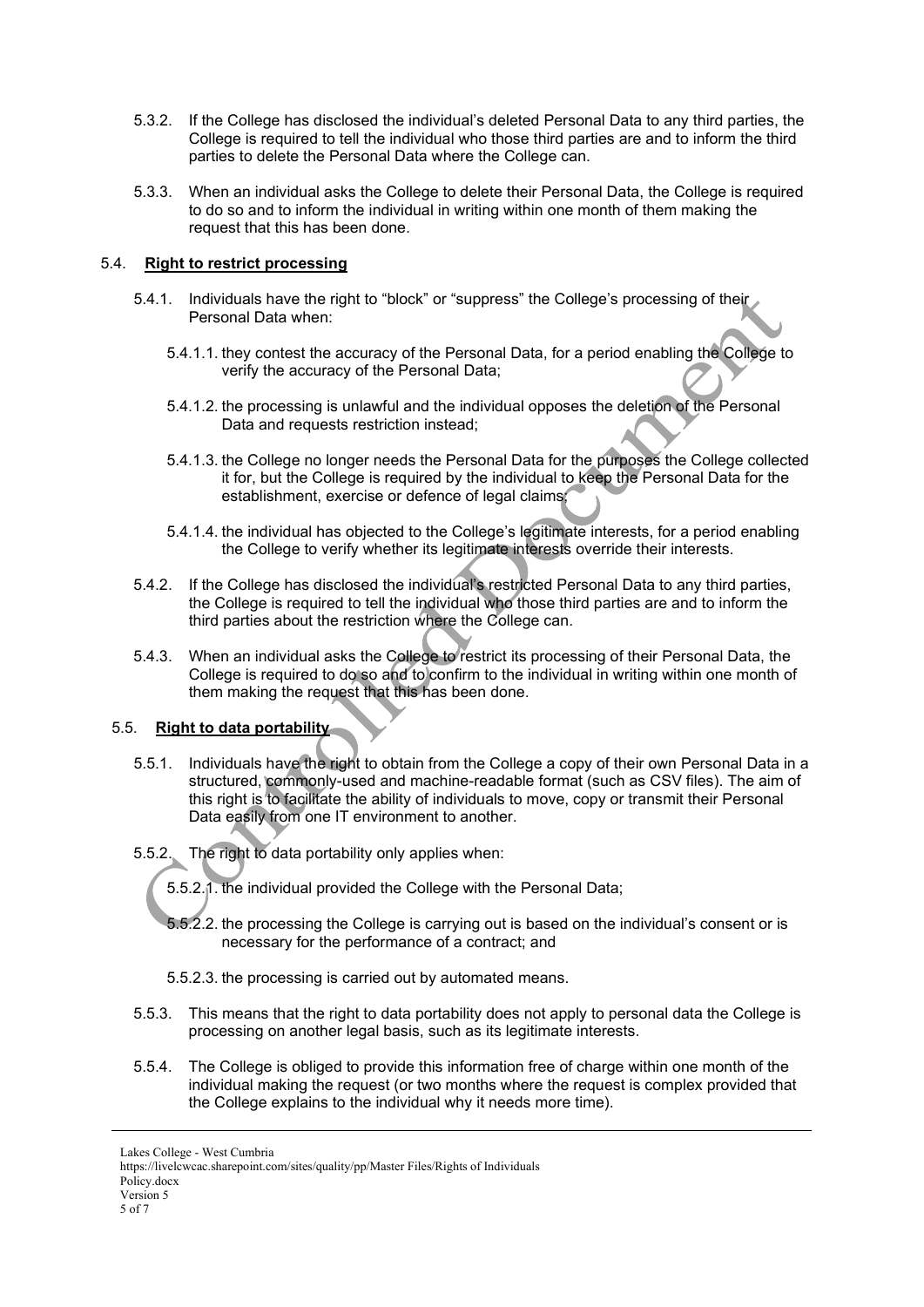5.5.5. The individual also has the right to ask the College to transmit the Personal data directly to another organisation if this is technically possible.

#### 5.6. **Right to object**

- 5.6.1. Individuals have the right to object to the College's processing of their Personal Data where:
	- 5.6.1.1. the College's processing is based on its legitimate interests or the performance of a task in the public interest and the individual has grounds relating to his or her particular situation on which to object;
	- 5.6.1.2. the College is carrying out direct marketing to the individual; and/or
	- 5.6.1.3. the College's processing is for the purpose of scientific/historical research and statistics and the individual has grounds relating to his or her particular situation on which to object.
- 5.6.2. If an individual has grounds to object to the College's legitimate interests, the College must stop processing their Personal Data unless the College has compelling legitimate grounds for the processing which override the interests of the individual, or where the processing is for the establishment, exercise or defence of legal claims.
- 5.6.3. If an individual objects to direct marketing, the College must stop processing their Personal Data for these purposes as soon as the College receives the request. The College cannot refuse their request for any reason and cannot charge them for complying with it.
- 5.6.4. Before the end of one month from the date the College gets the request, the College must notify the individual in writing that the College has complied or intends to comply with their objections or that the College is not complying and the reasons why.

### 5.7. **Rights in relation to automated decision making**

- 5.7.1. Individuals have the right not to be subject to a decision based solely on automated processing, including profiling, which produces legal effects concerning him or her or similarly significantly affects him or her unless the decision is:
	- 5.7.1.1. necessary for entering into or performing a contract between the College and the individual;
	- 5.7.1.2. required or authorised by Data Protection Laws; or
	- 5.7.1.3. based on the individual's explicit consent.

**Automated decision making** happens where the College makes a decision about an individual solely by automated means without any human involvement; and

**Profiling** happens where the College automatically uses Personal Data to evaluate certain things about an individual.

#### **Related Documents:**

- **Data Protection Policy**
- **Rights of Individuals Procedure**